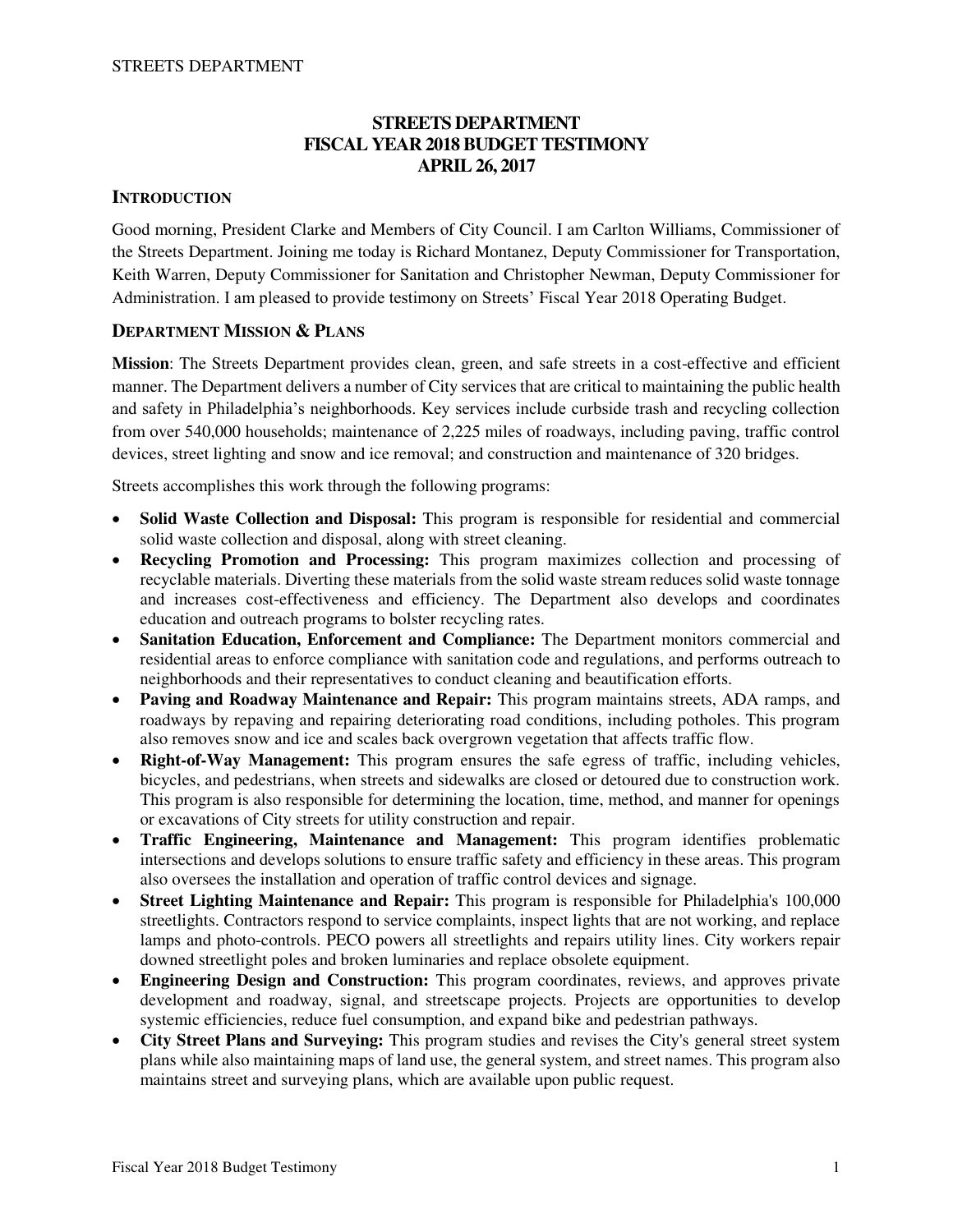**General Administrative Support:** This program is responsible for agency-wide management, including finance, human resources, occupational health and safety, and planning and analysis.

#### **Plans for Fiscal Year 2018**:

**Zero Waste Initiative:** The Streets Department is continually innovating to improve the cost efficiency and effectiveness of the city's waste management operations, working on a systematic assessment of alternative methods and waste processing technologies that promise long-term operational, economic and environmental sustainability. Maintaining its traditional multi-faceted efforts towards improved waste management, Streets has joined an interdepartmental "Zero-Waste Litter Cabinet" task force comprised of several City departments and agencies, with the objective of establishing a combined, comprehensive approach to reducing litter and increasing waste diversion to other sources. These efforts will serve as the basis for a ten-year update to the City's Municipal Waste Plan.

**Vision Zero/Safe & Complete Streets Initiative:** Streets remains a vital component of the City's strategic Vision Zero approach to the city's overall safe and complete streets transportation network. Concept solutions are being developed in collaboration with the Office of Transportation and Infrastructure Systems (oTIS) focusing on the most dangerous and problematic intersections and corridors in order to implement various traffic calming and redesign measures to prevent speeding and to provide greater refuge to vulnerable pedestrians and bicyclists. A major part of this effort is the Department's Traffic Operations Center (TOC), which will centralize traffic control and intelligent transportation systems throughout the city. It will continue to expand and become integrated with significantly more signalized intersections. Interconnectivity between the TOC and signalized intersections allows for more real-time signal adjustments to improve driver and pedestrian safety and increase the efficiency of the city's street system.

**State of Good Repair for Streets and Roadways:** The Department plans to continue to augment roadway resurfacing capacity with the long-term objective of reaching 131 miles of resurfacing annually in order to maintain the local street network in a state of good repair. It is anticipated that the Department will achieve 131 miles of annual resurfacing within seven years. Streets is also enhancing winter storm operations by expanding brining operations and establishing brining deployment operations for each district, as well as experimenting with anti-skid roadway surfaces designed to hold brine and salt more effectively than conventional asphalt. For FY18, the Department expects to complete 75 miles of paving, an increase of 74% over FY17. As part of our overall roadway resurfacing operation and, in conjunction with grants received from State and Federal sources, Streets plans to look for opportunities to establish additional protected bike lanes in coordination with Council members and community organizations to thereby more efficiently expand the miles of protected bike lanes within the city.

**Right-of-Way Strategic Focus:** As part of overall safe and complete streets initiatives, Streets is strategically focusing on right-of-way management efforts for the safe and efficient egress of multi-modal traffic, when roads and sidewalks are closed or obstructed as a result of these activities. The Department is actively reviewing right-of-way management codes and regulations and intends to move forward in developing a comprehensive package balancing construction and development needs with the safe and efficient egress of traffic in the public right-of-way. New ROW enforcement policy changes will also be implemented which will result in right-of-way operations assuming increased responsibility for the review and inspection of commercial property and private development plans. These changes will ensure there is an increased focus on public safety as it pertains to development plans for the right-of-way.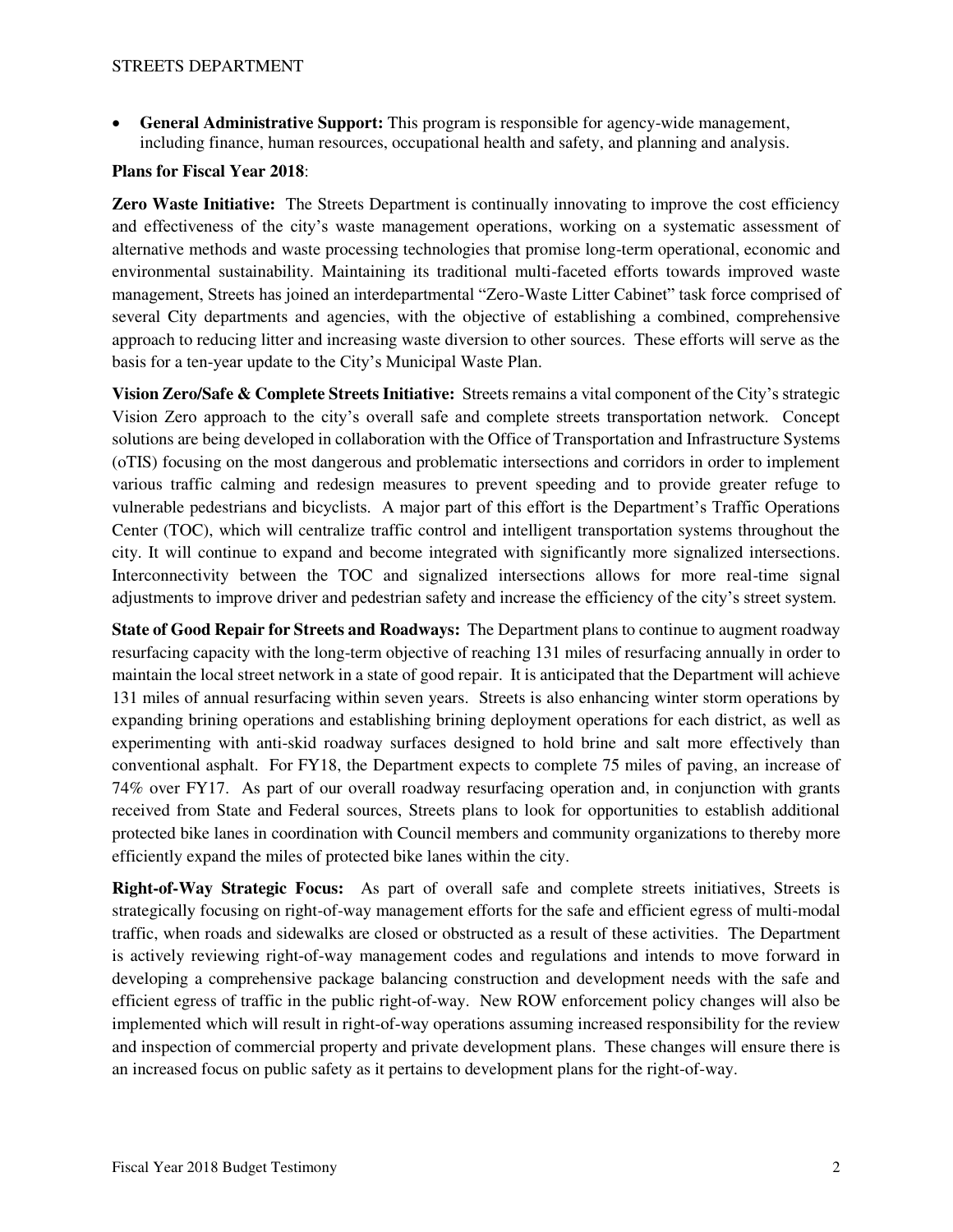**Recycling Promotion:** Streets has recently been challenged in its efforts to further expand the City's recycling rate in the wake of stabilization to the recycling market over the last several years. The Department is working to expand opportunities to increase recycling participation by focusing on lowerperforming areas of the city. A particular focus is on residential multi-family structures that the Streets Department provides collections services to (structures with between 2 and 6 dwelling units). This initiative features development of education and outreach materials targeted to property owners, landlords, and residents.

**Increased LED Lighting:** The Streets Department continues its ambitious plan to modernize the entire City-owned street lighting systems with energy-efficient LED lighting components, which produce significantly less power consumption, increased traffic safety and a sense of overall public safety. Converting city street lights to LED technology will continue to move forward and will involve testing new lighting designs in order to maximize light output and coverage while reducing energy consumption and increasing traffic safety and a sense of overall public safety.

**Engineering Design and Construction:** The Streets Department maintains a highly effective and successful capital program, completing an increasing number of innovative projects within project deadlines and coordinating and performing review and approval for multiple and varied private development and various roadways, bridges, signal and streetscape projects around the city. The Department's Capital Program work is strategically aligned with the City's Vision Zero and safe and complete streets initiatives and Streets is proactively working to restore multi-modal access to neighborhoods and closing the gaps to provide safe egress for pedestrians and bicyclists in key breaks to the city's multi-modal network.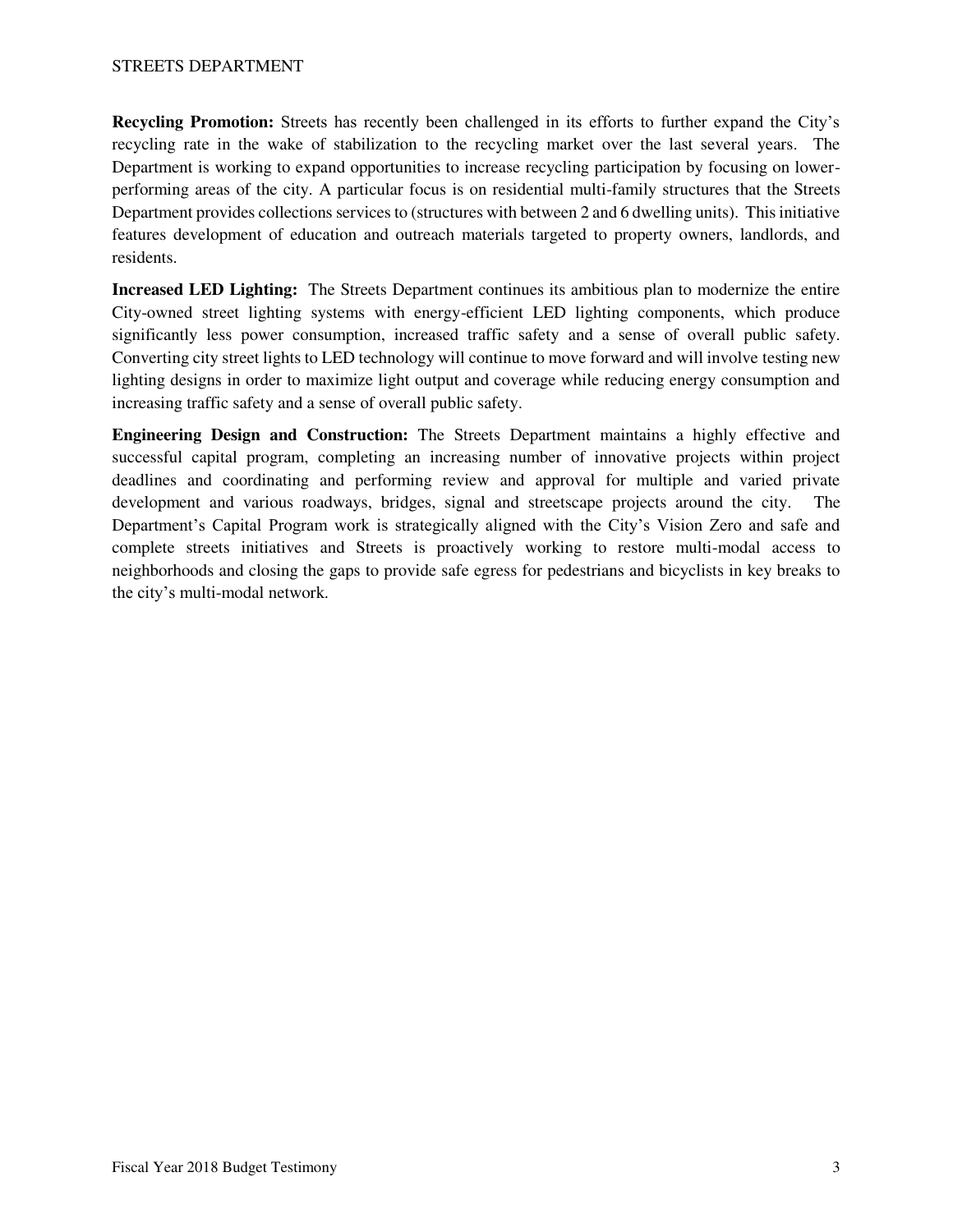# **BUDGET SUMMARY & OTHER BUDGET DRIVERS**

| <b>Staff Demographics Summary (as of December 2016)*</b>    |           |           |           |           |  |  |
|-------------------------------------------------------------|-----------|-----------|-----------|-----------|--|--|
|                                                             | Total     | Minority  | White     | Female    |  |  |
| Number of Full-Time Staff                                   | 1712      | 1463      | 249       | 249       |  |  |
| Number of Civil Service-Exempt Staff                        | 3         | 2         |           | $\theta$  |  |  |
| Number of Executive Staff (division<br>directors and above) | 8         | 4         | 5         |           |  |  |
| Average Salary, Full-Time Staff                             | \$41,047  | \$39,214  | \$51,384  | \$41,561  |  |  |
| Average Salary, Civil Service-Exempt<br>Staff               | \$129,792 | \$139,688 | \$110,000 | N/A       |  |  |
| Average Salary, Executive Staff                             | \$118,720 | \$126,649 | \$110,379 | \$108,733 |  |  |
| Median Salary, Full-Time Staff                              | \$37,105  | \$36,948  | \$45,382  | \$36,948  |  |  |
| Median Salary, Civil Service-Exempt<br>Staff                | \$129,375 | \$139,688 | \$110,000 | N/A       |  |  |
| Median Salary, Executive Staff                              | \$114,245 | \$123,932 | \$108,733 | \$108,733 |  |  |
| $*D + 12D + 12D + 201C$                                     |           |           |           |           |  |  |

| <b>Employment Levels (as of December 2016)*</b> |                 |          |  |  |  |
|-------------------------------------------------|-----------------|----------|--|--|--|
|                                                 | <b>Budgeted</b> | Filled   |  |  |  |
| Number of Full-Time Positions                   | 1804            | 1712     |  |  |  |
| Number of Part-Time Positions                   |                 |          |  |  |  |
| Number of Civil-Service Exempt Positions        |                 |          |  |  |  |
| Number of Executive Positions                   |                 |          |  |  |  |
| Average Salary of All Full-Time Positions       | \$40,414        | \$41,047 |  |  |  |
| Median Salary of All Full-Time Positions        | \$36,620        | \$37,105 |  |  |  |

\*Data is as of December 31, 2016.

| <b>General Fund Financial Summary by Class</b> |                |                    |                |                    |                |                  |
|------------------------------------------------|----------------|--------------------|----------------|--------------------|----------------|------------------|
|                                                | FY16 Original  | FY16 Actual        | FY17 Original  | FY17 Estimated     | FY18 Proposed  | Difference:      |
|                                                | Appropriations | <b>Obligations</b> | Appropriations | <b>Obligations</b> | Appropriations | <b>FY18-FY17</b> |
| Class 100 - Employee Compensation              | \$72,724,132   | \$76,874,569       | \$72,707,604   | \$75,383,679       | \$78,481,768   | \$3,098,089      |
| Class 200 - Purchase of Services               | \$48,819,455   | \$51,875,823       | \$48,989,455   | \$48,897,434       | \$49,726,261   | \$828,827        |
| Class 300 - Materials and Supplies             | \$3,369,739    | \$3,049,662        | \$3,349,738    | \$3,365,776        | \$3,049,738    | (\$316,038)      |
| Class 400 - Equipment                          | \$440,223      | \$702,070          | \$460,224      | \$460,224          | \$5,796,486    | \$5,336,262      |
| Class 500 - Contributions                      | \$53,171       | \$12,910,311       | \$53,171       | \$53,171           | \$53,171       | \$0              |
| Class 700 - Debt Service                       | \$0            | \$0                | -\$0           | \$0                | \$0            | \$0              |
| Class 800 - Payment to Other Funds             | \$0            | \$0                | \$0            | \$214,000          | \$0            | (\$214,000)      |
| Class 900 - Advances/Misc. Payments            | \$0            | \$0                | \$0            | \$0                | \$0            | \$0              |
|                                                | \$125,406,720  | \$145,412,435      | \$125,560,192  | \$128,374,284      | \$137,107,424  | \$8,733,140      |

| <b>Professional Services Contracts Summary</b> |                                                   |              |              |                 |              |              |
|------------------------------------------------|---------------------------------------------------|--------------|--------------|-----------------|--------------|--------------|
|                                                | <b>FY12</b><br>FY13<br><b>FY14</b><br><b>FY15</b> |              | <b>FY16</b>  | <b>FY17 YTD</b> |              |              |
|                                                |                                                   |              |              |                 |              | (01 & 02)    |
| Total amount of contracts                      | \$79,249,531                                      | \$66,975,297 | \$78,051,537 | \$66,717,219    | \$64,328,495 | \$54,196,387 |
| Total amount to M/W/DSBE                       | \$28,308,160                                      | \$20,138,580 | \$23,984,238 | \$22,440,638    | \$20,721,266 | \$20,042,213 |
| <b>Participation Rate</b>                      | $36\%$                                            | 30%          | 31%          | 34%             | 32%          | 37%          |

| M/W/DSBE Contract Participation Goal |             |             |             |  |  |
|--------------------------------------|-------------|-------------|-------------|--|--|
|                                      | <b>FY16</b> | <b>FY17</b> | <b>FY18</b> |  |  |
| M/W/DSBE Contract Participation Goal | 30%         | $30\%$      | $30\%$      |  |  |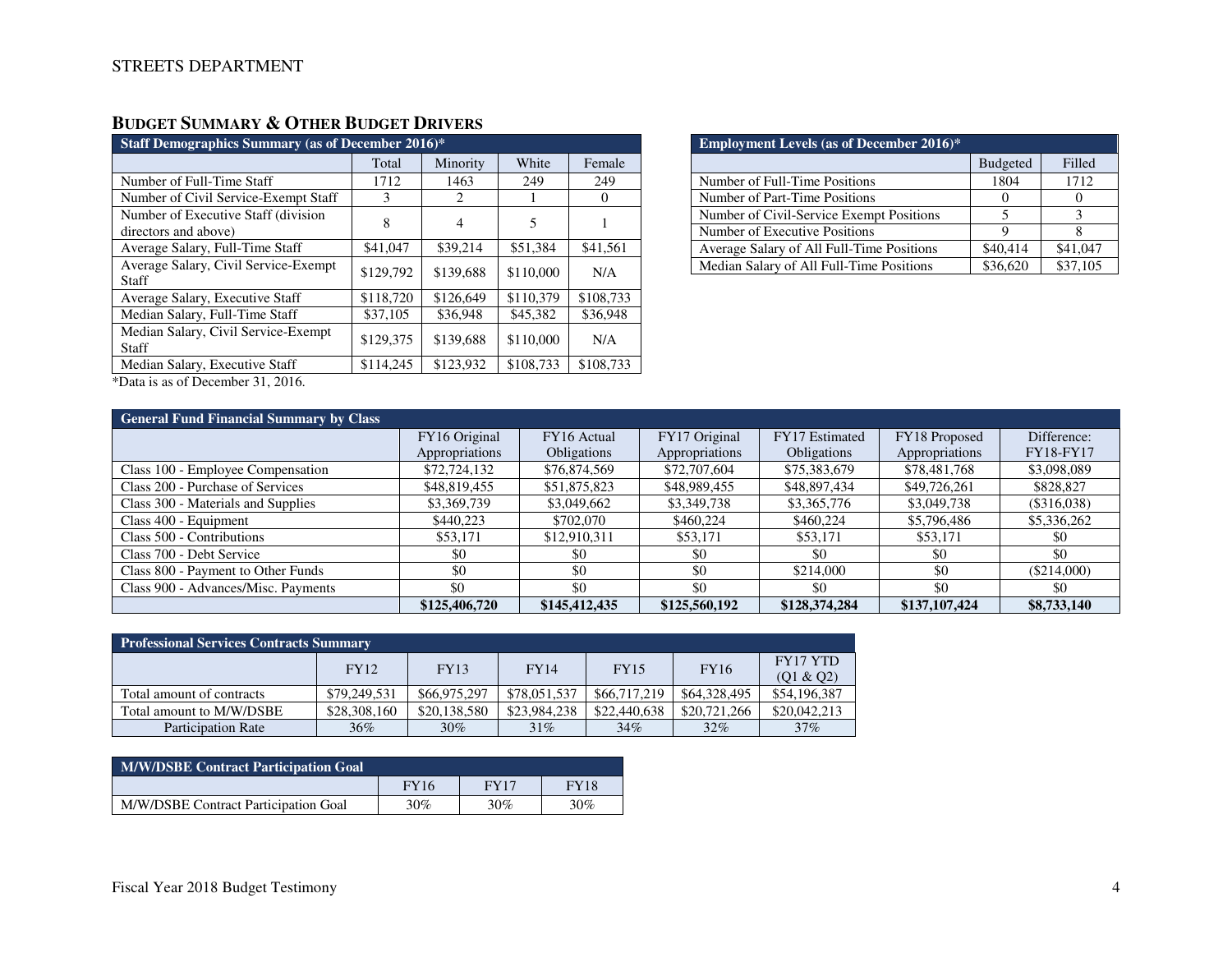## **PROPOSED BUDGET OVERVIEW**

#### **Proposed Funding Request**:

The proposed Fiscal Year 2018 General Fund budget totals \$137,107,424, an increase of \$8,733,140 over Fiscal Year 2017 estimated obligation levels. This increase is primarily due to increase of funding for paving operations.

The proposed budget includes:

- \$78,481,768 in Class 100, a \$3,098,089 increase over FY17. This funding will pay for employee compensation in the Department, including salary and overtime. The increase is attributed primarily to a significant funding increase for roadway paving operations.
- \$49,726,261 in Class 200, an \$828,827 increase over FY17. This funding remains relatively stable and will pay for contracted services dealing with solid waste removal, recycling processing, snow plowing and disposal contractors, professional service contracts, the Department's Future Track program and training and development.
- \$3,049,738 in Class 300, a \$316,038 decrease over FY17. This funding will support the Department through the purchase of supplies and materials to help sustain our various operations. The decrease is primarily the result of a decrease in roadway line stripping funding which will be covered through a separate funding source.
- \$5,796,486 in Class 400, a \$5,336,262 increase over FY17. This funding will pay for equipment for the Department. The significant increase is primarily attributable to funding increases for the purchase of vehicle equipment to be used for roadway resurfacing.
- $\bullet$  \$53,171 in Class 500, an equal amount with FY17. This funding will pay for contributions by the Department for the Philadelphia More Beautiful Committee (PMBC).
- \$0 in Class 800, an \$214,000 decrease over FY17. This funding will not be used for payments to other funds.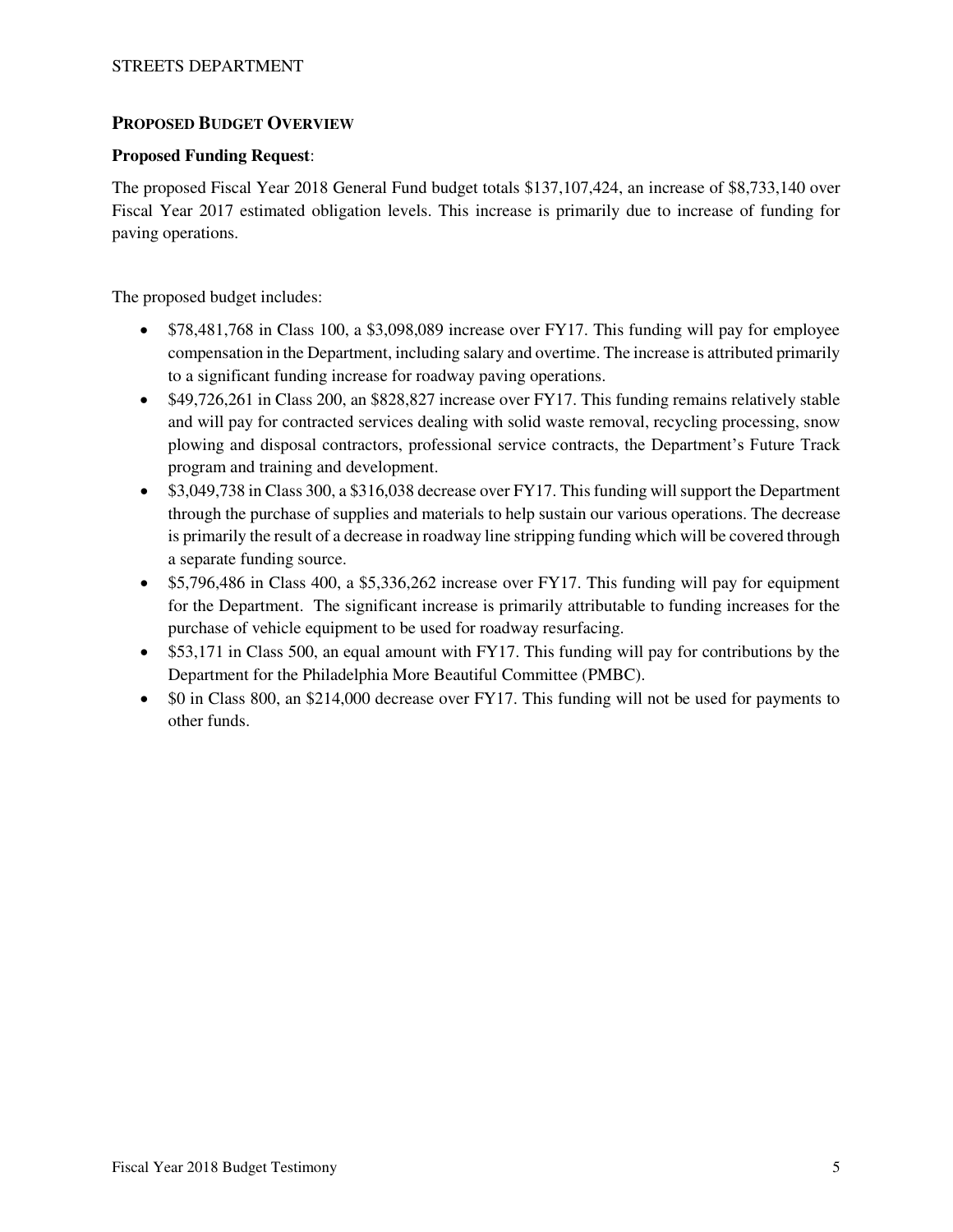#### **STAFFING LEVELS**

The Department is requesting 1,839 budgeted positions for FY18, an increase of 35 positions from last fiscal year. This increase is attributed to a significant staffing increase for our roadway paving operations. The additional positions will allow for the establishment of a second paving crew by the fall of 2017, a critical step towards the seven-year objective of reaching 131 miles of resurfacing annually. The Department's overall budgeted position levels provide the necessary staffing required for peak times of the year, accounting for the seasonality of operations which fluctuate according to need. Streets typically increases its hiring rates during the spring and summer months, as this represents the time period for the highest sustained collection tonnage rates as well as the bulk of the roadway paving season. The Department is currently in the process of hiring new sanitation workers in preparation for increased volume in the spring and summer months and additional highways workers for the paving season.

## **NEW HIRES**

| New Hires (from January 1, 2017 to April 17, 2017) |                 |         |           |        |  |  |
|----------------------------------------------------|-----------------|---------|-----------|--------|--|--|
|                                                    | Total<br>Number | Spanish | Malayalam | Arabic |  |  |
| Black or<br>African<br>American                    | 21              |         |           |        |  |  |
| Asian                                              | 2               |         |           |        |  |  |
| Hispanic<br>or Latino                              |                 |         |           |        |  |  |
| White                                              | 5               |         |           |        |  |  |
| Total                                              | 30              |         |           |        |  |  |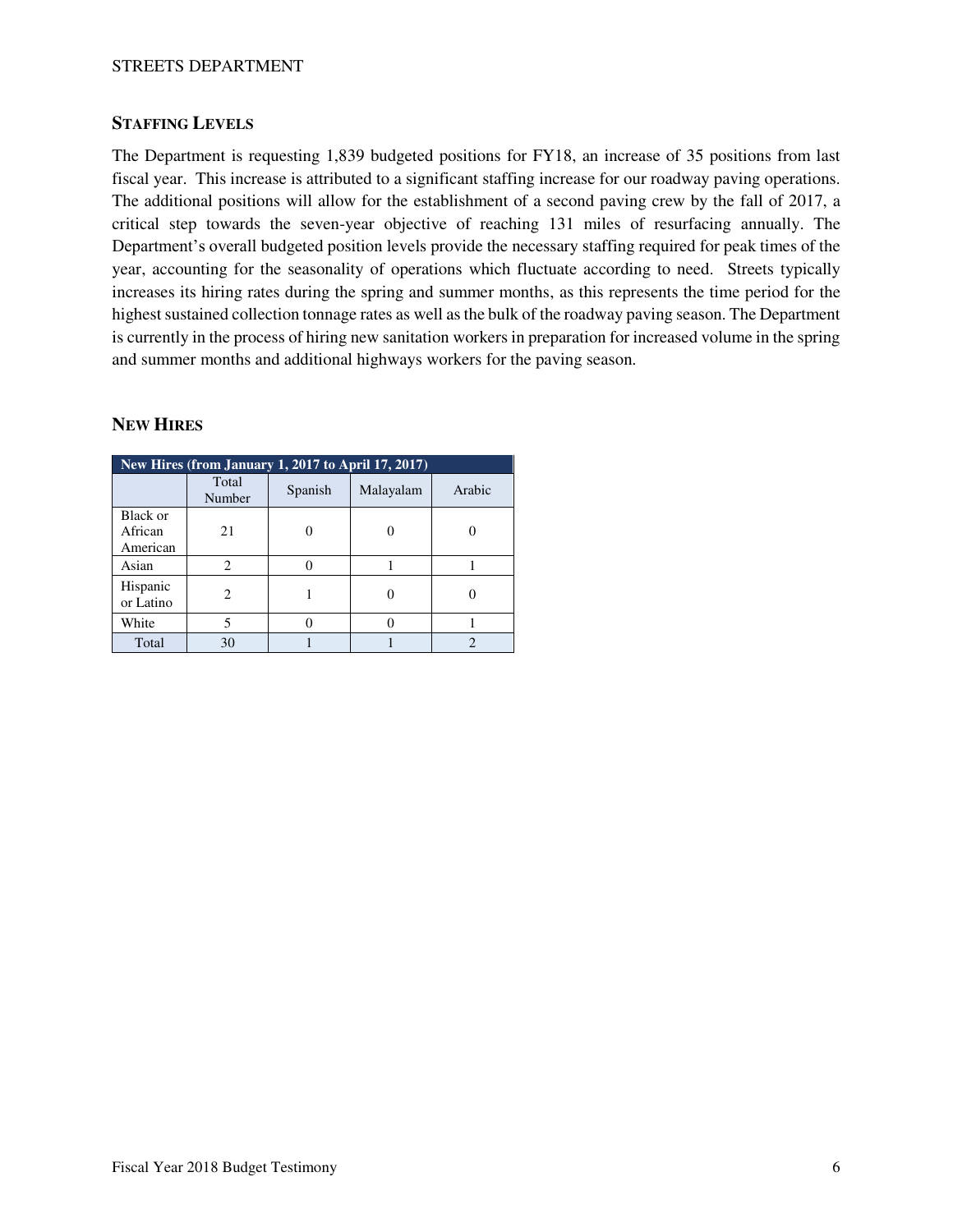## **PERFORMANCE, CHALLENGES, AND INITIATIVES**

| FY18 Performance Measures: Solid Waste Collection and Disposal |             |                       |                         |             |  |  |
|----------------------------------------------------------------|-------------|-----------------------|-------------------------|-------------|--|--|
| Measure                                                        | FY16 Actual | FY17 YTD<br>(Q1 & Q2) | <b>FY17</b><br>Estimate | FY18 Target |  |  |
| Tons of refuse collected and disposed                          | 574.330     | 277,640               | 571.145                 | 565,500     |  |  |
| On-time collection (by 3 PM): trash                            | 84.3%       | 80.4%                 | 93.0%                   | 96.0%       |  |  |

FY18 Performance Measures: Recycling Promotion and Processing

|       | FY17 YTD    | <b>FY17</b> | FY18 Target |  |
|-------|-------------|-------------|-------------|--|
|       | (01 & 02)   | Estimate    |             |  |
| 20.5% | 21.2%       | $20.0\%$    | 21.0%       |  |
| 95.8% | 95.3%       | 97.0%       | 97.0%       |  |
|       | FY16 Actual |             |             |  |

*\* There is seasonality to this rate. Leaf collections in the fall inflate the tonnage, which then normalizes in the remaining months.* 

| <b>FY18</b> Performance Measures: Sanitation Education, Enforcement and Compliance |             |           |             |             |  |
|------------------------------------------------------------------------------------|-------------|-----------|-------------|-------------|--|
| Measure                                                                            | FY16 Actual | FY17 YTD  | <b>FY17</b> | FY18 Target |  |
|                                                                                    |             | (Q1 & Q2) | Estimate    |             |  |
| Number of citations issued                                                         | 88,075      | 38,333    | 111,905     | 109.667     |  |
| 18,623<br>76,800<br>51,113<br>Number of contacts and warnings<br>57,023            |             |           |             |             |  |

| FY18 Performance Measures: Paving and Roadway Maintenance and Repair |                                                                                |      |      |      |  |  |
|----------------------------------------------------------------------|--------------------------------------------------------------------------------|------|------|------|--|--|
| Measure                                                              | FY17 YTD<br><b>FY17</b><br>FY16 Actual<br>FY18 Target<br>(Q1 & Q2)<br>Estimate |      |      |      |  |  |
| Miles resurfaced $(1 \text{ mile} = 17,250 \text{ sq. yds})$         | 43.0                                                                           | 37.0 | 55.0 | 75.0 |  |  |
| Pothole response time (days) *<br>2.0<br>2.0<br>3.0<br>3.0           |                                                                                |      |      |      |  |  |

*\* Following investment in repaving efforts, performance is expected to improve in future years.* 

| FY18 Performance Measures: Right-of-Way Management |             |                      |                      |             |  |  |
|----------------------------------------------------|-------------|----------------------|----------------------|-------------|--|--|
| Measure                                            | FY16 Actual | FY17 YTD (Q1<br>&Q2) | <b>FY17</b> Estimate | FY18 Target |  |  |
| Number of permits issued                           | 21,646      | 13,460               | 23,500               | 24,000      |  |  |
| Number of ROW inspections                          | 13,865      | 6.234                | 12,000               | 13,200      |  |  |

| FY18 Performance Measures: Traffic Engineering, Maintenance and Management |             |                       |                      |             |  |  |
|----------------------------------------------------------------------------|-------------|-----------------------|----------------------|-------------|--|--|
| Measure                                                                    | FY16 Actual | FY17 YTD<br>(Q1 & Q2) | <b>FY17</b> Estimate | FY18 Target |  |  |
| Average days to repair traffic light                                       |             | 1.0                   |                      |             |  |  |
| Average days to repair traffic sign                                        |             |                       | 29                   | 29          |  |  |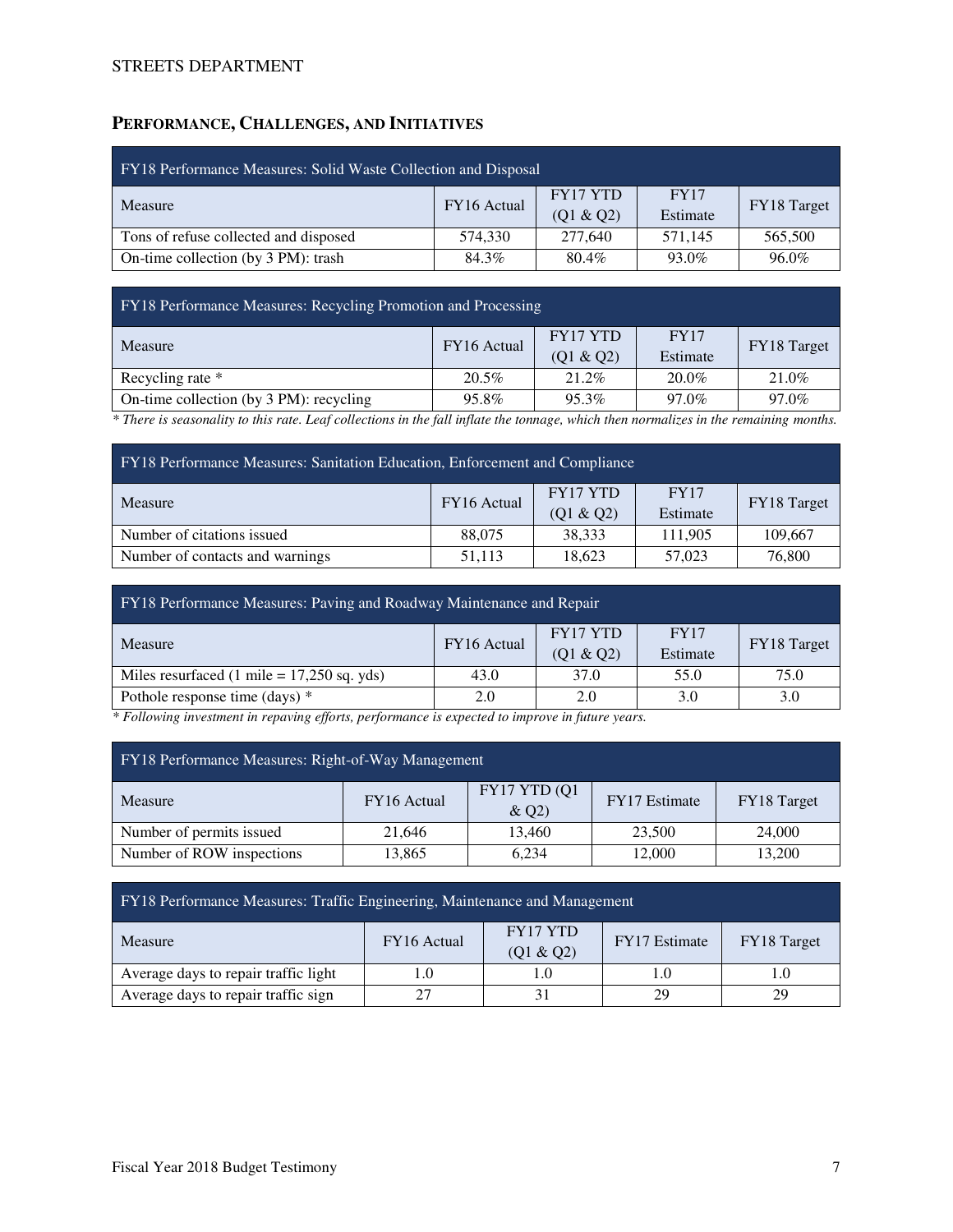| FY18 Performance Measures: Street Lighting Maintenance and Repair |             |           |          |             |  |  |  |  |  |  |  |
|-------------------------------------------------------------------|-------------|-----------|----------|-------------|--|--|--|--|--|--|--|
| Measure                                                           | <b>FY16</b> | FY17 YTD  | FY17     | <b>FY18</b> |  |  |  |  |  |  |  |
|                                                                   | Actual      | (Q1 & Q2) | Estimate | Target      |  |  |  |  |  |  |  |
| Percent of repairs to knock down poles completed within           | 95.0%       | 95.0%     | 95.0%    | 95.0%       |  |  |  |  |  |  |  |
| 3 days                                                            |             |           |          |             |  |  |  |  |  |  |  |
| Percent of repairs to defective luminaries within 13 days         | 95.0%       | 95.0%     | 95.0%    | 95.0%       |  |  |  |  |  |  |  |

#### FY18 Performance Measures: Engineering Design and Construction

| Measure                                   | FY16 Actual | FY17 YTD  | <b>FY17</b> Estimate | <b>FY18</b> |
|-------------------------------------------|-------------|-----------|----------------------|-------------|
|                                           |             | (Q1 & Q2) |                      | Target      |
| Number of ongoing construction projects * | N/A         |           |                      |             |
| Number of ongoing designs *               | N/A         |           | 20                   | 20          |

*\* Lower FY17 estimates and FY18 targets indicate that the Department is completing projects. FY18 targets represent a more optimal workload.* 

| FY18 Performance Measures: City Street Plans and Surveying |             |                              |               |                       |  |  |  |  |  |  |
|------------------------------------------------------------|-------------|------------------------------|---------------|-----------------------|--|--|--|--|--|--|
| <b>Measure</b>                                             | FY16 Actual | <b>FY17 YTD</b><br>(Q1 & Q2) | FY17 Estimate | <b>FY18</b><br>Target |  |  |  |  |  |  |
| Average days survey district response time<br>∗            | 34.0        | 35.0                         | 40.0          | 50.0                  |  |  |  |  |  |  |
| Total cost of survey services provided to<br>$others**$    | \$2,409,317 | \$1,291,437                  | \$2,120,000   | \$1,800,000           |  |  |  |  |  |  |

*\* The workload volume for this program is expected to increase substantially going forward as a result of increased Streets construction projects. This is projected to significantly increase the overall response time.* 

*\*\* This represents survey services performed for developers and the general public. The variations are as a result of the workload volume increasing.* 

| <b>FY18 Performance Measures: General Administrative Support</b> |             |           |                      |             |  |  |  |  |  |  |  |
|------------------------------------------------------------------|-------------|-----------|----------------------|-------------|--|--|--|--|--|--|--|
| Measure                                                          | FY16 Actual | FY17 YTD  | <b>FY17</b> Estimate | <b>FY18</b> |  |  |  |  |  |  |  |
|                                                                  |             | (Q1 & Q2) |                      | Target      |  |  |  |  |  |  |  |
| Number of operating invoices processed                           | N/A         | 2,104     | 5,000                | 5,000       |  |  |  |  |  |  |  |
| Average days to process operating invoices                       | N/A         | 4.0       | 4.0                  | 4.0         |  |  |  |  |  |  |  |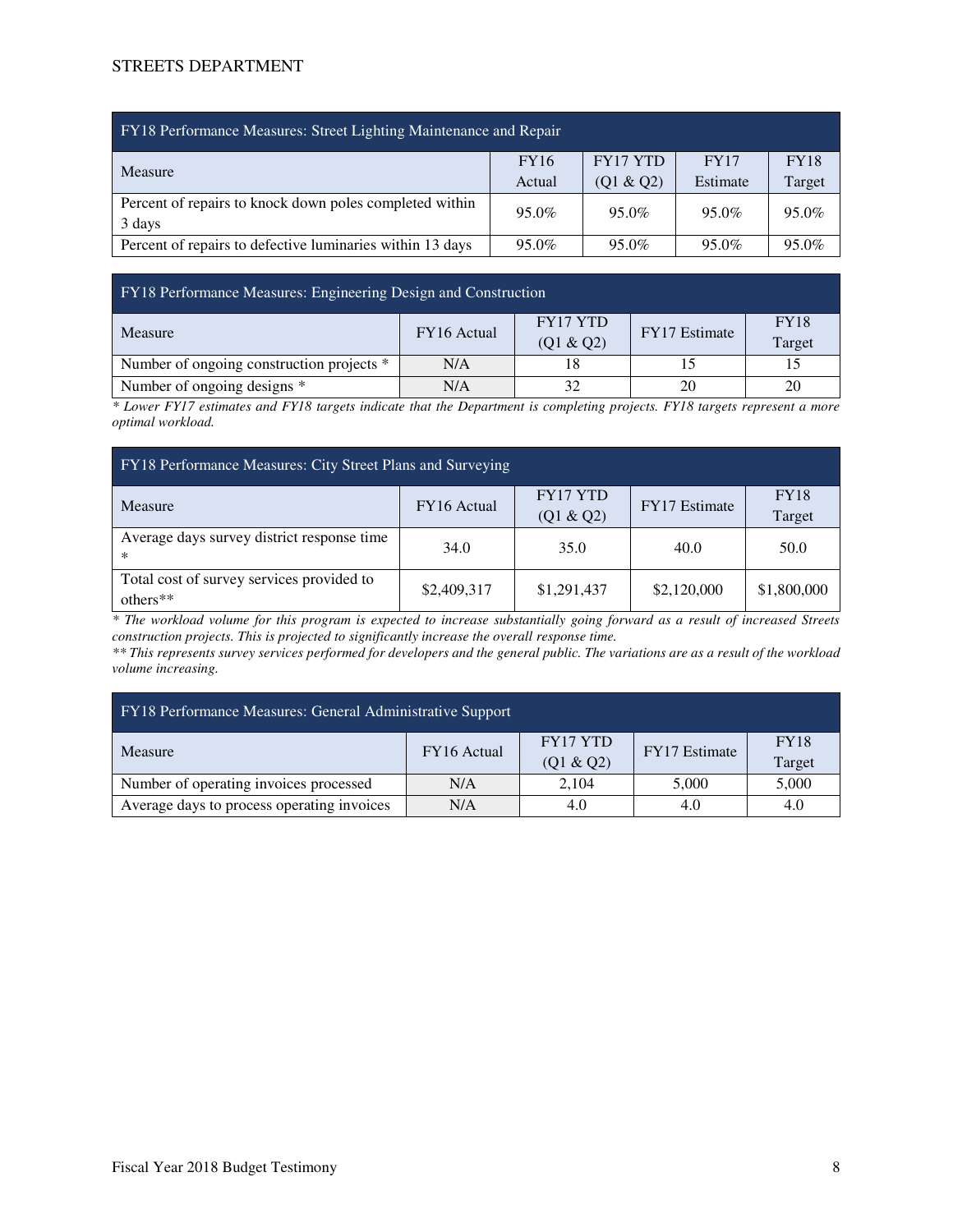#### **OTHER BUDGETARY IMPACTS**

#### **Federal and State (Where Applicable)**

A variety of grants and state funding allocations represent more than 35% of the Department's overall FY18 budget. This includes multiple state and federal grants, as well as the state provided Special Gas Tax, County Liquid Tax, and Title Registration Fee funding allocations.

As a result of Pennsylvania Act 89, comprehensive transportation legislation enacted by the state several years ago, the Department has received incrementally increased Special Gas Tax (SGT) formula funding. The Department has budgeted \$38 million in SGT funding for FY18 to reflect the allocation increases, representing a more than 49% increase in budgeted SGT amounts over the last five fiscal years. The state's annual County Liquid Tax Fund allocation is also included as part of the Department's FY18 budget at \$6.2 million. This includes \$2.5 million from new vehicle title registration fee revenues through a provision of Act 89 which enabled Philadelphia County to increase new vehicle title registration fees and direct the revenue generated the City's Streets Department for traffic safety and roadway maintenance purposes.

The Department's successful pursuit of available grants funding over the years has resulted in significant authorized grant-related appropriations. Grant appropriations have increased from 4% of the total operating budget in FY08 to the Department's requested 15% in FY18, a total of \$32,628,000. Grant funding increases have come principally from state funding associated with PennDOT's Automatic Red Light Enforcement (ARLE) funding program. Other PennDOT grant sources for FY18 include the Green-Light Go program, Safety and Enforcement program and LED Light Improvement program. The Department also receives a significant amount of grant funding from the state's Department of Environmental Protection for recycling program operations.

Federal grant funding is provided through the Department of Transportation under a Congestion Mitigation and Air Quality (CMAQ) grant and National Bridge Inspection grant. There is also a federally funded grant through the Delaware Valley Regional Planning Commission for supportive regional highway planning purposes.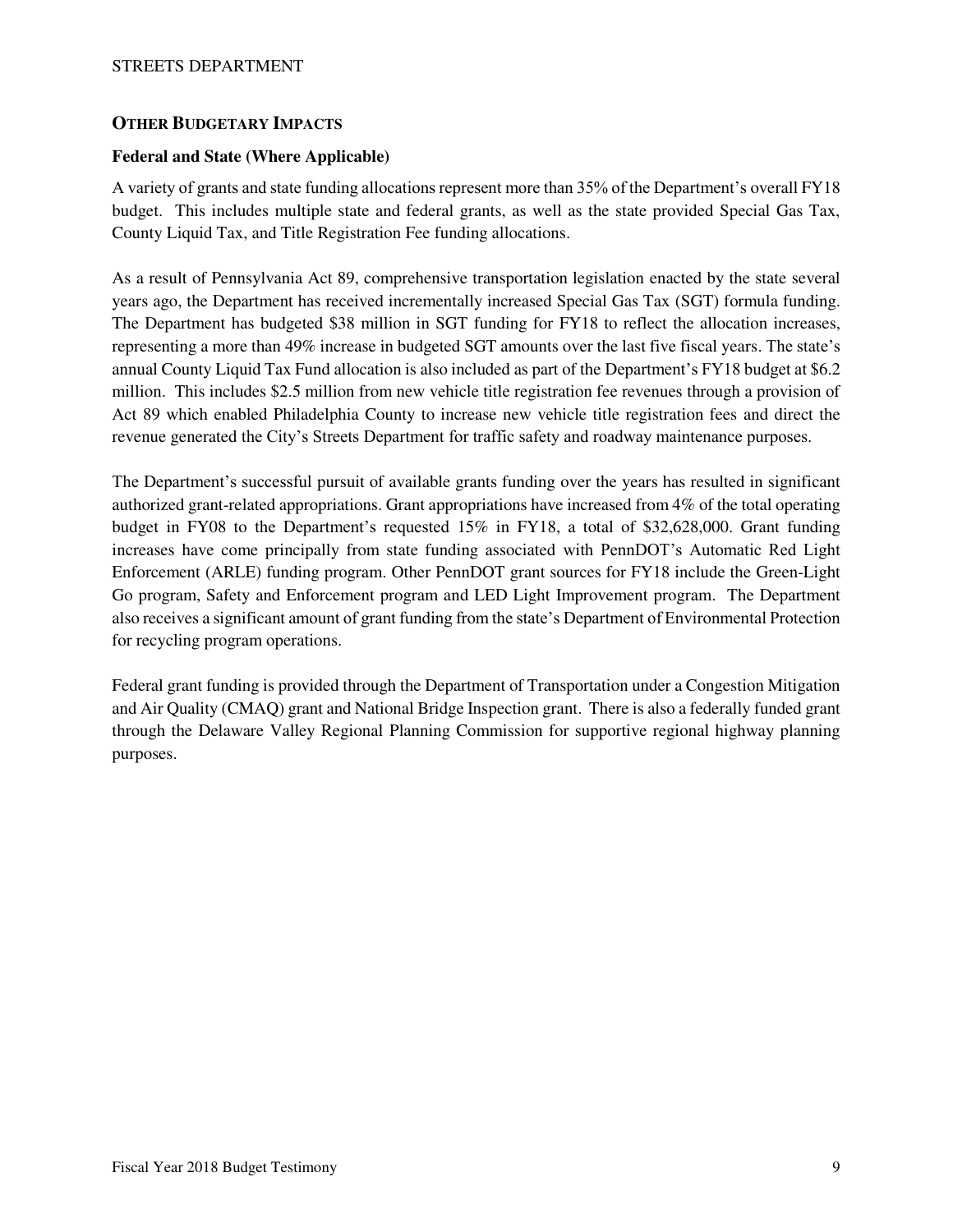# **CONTRACTING EXPERIENCE**

|                                      | M/W/DSBE Participation on Large Professional Services Contracts |                                 |                             |                               |                            |                                                 |                                          |                                         |                                                   |                                                                                                     |                                          |  |  |
|--------------------------------------|-----------------------------------------------------------------|---------------------------------|-----------------------------|-------------------------------|----------------------------|-------------------------------------------------|------------------------------------------|-----------------------------------------|---------------------------------------------------|-----------------------------------------------------------------------------------------------------|------------------------------------------|--|--|
| Top Five Largest Contracts, FY17     |                                                                 |                                 |                             |                               |                            |                                                 |                                          |                                         |                                                   |                                                                                                     |                                          |  |  |
| <b>Vendor Name</b>                   | Service Provided                                                | Dollar<br>Amount of<br>Contract | <b>RFP</b><br>Issue<br>Date | Contract<br><b>Start Date</b> | Ranges in<br><b>RFP</b>    | $%$ of<br>M/W/DSBE<br>Participation<br>Achieved | \$ Value of<br>M/W/DSBE<br>Participation | Total %<br>Participation<br>- All DSBEs | Total \$<br>Value<br>Participation<br>- All DSBEs | Local<br><b>Business</b><br>(principal<br>place of<br>business<br>located<br>within City<br>limits) | Waiver for<br>Living Wage<br>Compliance? |  |  |
|                                      |                                                                 |                                 |                             |                               | MBE: 25-50%                | $0\%$                                           | \$0                                      |                                         |                                                   |                                                                                                     |                                          |  |  |
| WASTE<br><b>MANAGEMENT</b>           | WASTE<br>REMOVAL                                                | \$24,722,000                    | 10/18/2011                  | 7/1/2012                      | WBE: 25-50%                | 40%                                             | \$9,888,800                              | 40%                                     | \$9,888,800                                       | N <sub>o</sub>                                                                                      | N <sub>0</sub>                           |  |  |
|                                      |                                                                 |                                 |                             |                               | <b>DSBE: 0%</b>            | $0\%$                                           | \$0                                      |                                         |                                                   |                                                                                                     |                                          |  |  |
| <b>COVANTA</b>                       | <b>WASTE</b>                                                    |                                 |                             |                               | MBE: 25-50%                | 11%                                             | \$1,232,000                              |                                         |                                                   |                                                                                                     |                                          |  |  |
| <b>RECOVERY</b>                      | <b>REMOVAL</b>                                                  | \$11,200,000                    | 10/18/2011                  | 7/1/2012                      | WBE: 25-50%<br>DSBE: $0\%$ | 15%<br>$0\%$                                    | \$3,696,000<br>\$0                       | 26%                                     | \$2,912,000                                       | N <sub>o</sub>                                                                                      | N <sub>o</sub>                           |  |  |
|                                      |                                                                 |                                 |                             |                               | MBE: 15-17%                | $0\%$                                           | \$0                                      |                                         |                                                   |                                                                                                     |                                          |  |  |
| <b>LEVLANE</b><br><b>ADVERTISING</b> | <b>ADVERTISING</b>                                              | \$2,545,000                     | 3/7/2016                    | 7/1/2012                      | WBE: 10-12%                | 25%                                             | \$865,300                                | 25%                                     | \$636,250                                         | Yes                                                                                                 | N <sub>0</sub>                           |  |  |
|                                      |                                                                 |                                 |                             |                               | $DSBE: 0\%$                | $0\%$                                           | \$0                                      |                                         |                                                   |                                                                                                     |                                          |  |  |
| JAMES J.                             |                                                                 |                                 |                             |                               | MBE: 10-15%                | 8%                                              | \$227,492                                |                                         |                                                   |                                                                                                     |                                          |  |  |
| <b>ANDERSON</b>                      | <b>CONSTRUCTION</b>                                             | \$2,843,650                     | 9/13/2016                   | 10/19/2016                    | WBE: 10-15%                | 2%                                              | \$56,873                                 | 10%                                     | \$284,365                                         | Yes                                                                                                 | N <sub>o</sub>                           |  |  |
| <b>CONSTRUCT</b>                     |                                                                 |                                 |                             |                               | DSBE: 0%                   | $0\%$                                           | \$0                                      |                                         |                                                   |                                                                                                     |                                          |  |  |
|                                      |                                                                 |                                 |                             |                               | MBE: 10-15%                | 85%                                             | \$1,700,000                              |                                         |                                                   |                                                                                                     |                                          |  |  |
| <b>DAWOOD</b>                        | <b>ARCHITECTURE</b>                                             | \$2,000,000                     | 6/23/2014                   | 10/1/2014                     | WBE: 5-10%                 | 15%                                             | \$300,000                                | 100%                                    | \$2,000,000                                       | N <sub>o</sub>                                                                                      | N <sub>0</sub>                           |  |  |
|                                      |                                                                 |                                 |                             |                               | <b>DSBE: 0%</b>            | $0\%$                                           | \$0                                      |                                         |                                                   |                                                                                                     |                                          |  |  |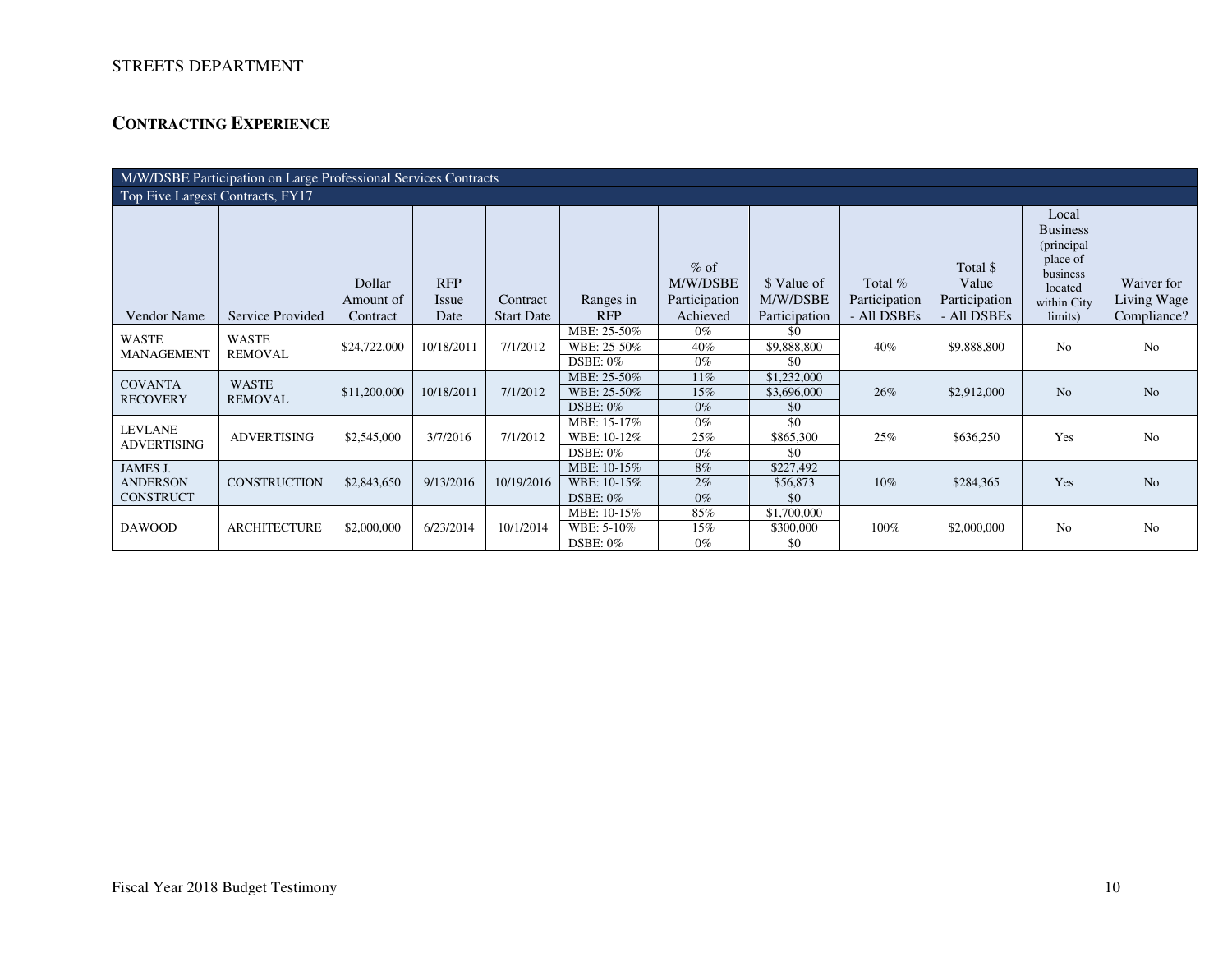# **EMPLOYEE DATA**

| <b>Staff Demographics (as of December 2016)</b> |                        |             |                        |                         |                          |  |  |  |  |  |  |
|-------------------------------------------------|------------------------|-------------|------------------------|-------------------------|--------------------------|--|--|--|--|--|--|
|                                                 | <b>Full-Time Staff</b> |             | <b>Executive Staff</b> |                         |                          |  |  |  |  |  |  |
|                                                 | Male                   | Female      |                        | Male                    | Female                   |  |  |  |  |  |  |
|                                                 | African-               | African-    |                        | African-                | African-                 |  |  |  |  |  |  |
|                                                 | American               | American    |                        | American                | American                 |  |  |  |  |  |  |
| Total                                           | 1,160                  | 204         | Total                  | $\overline{\mathbf{c}}$ | 0                        |  |  |  |  |  |  |
| % of Total                                      | 68%                    | 12%         | % of Total             | 25%                     |                          |  |  |  |  |  |  |
| Average Salary                                  | \$38,561               | \$40,347    | Average Salary         | \$139,688               |                          |  |  |  |  |  |  |
| Median Salary                                   | \$36,323               | \$36,244    | Median Salary          | \$139,688               |                          |  |  |  |  |  |  |
|                                                 | White                  | White       |                        | White                   | White                    |  |  |  |  |  |  |
| Total                                           | 225                    | 24          | Total                  | 4                       | 1                        |  |  |  |  |  |  |
| % of Total                                      | 13%                    | $1\%$       | % of Total             | 50%                     | 13%                      |  |  |  |  |  |  |
| Average Salary                                  | \$51,475               | \$50,562    | Average Salary         | \$110,790               | \$108,733                |  |  |  |  |  |  |
| <b>Median Salary</b>                            | \$45,486               | \$40,755    | Median Salary          | \$109,167               | \$108,733                |  |  |  |  |  |  |
|                                                 | Hispanic               | Hispanic    |                        | Hispanic                | Hispanic                 |  |  |  |  |  |  |
| Total                                           | 42                     | 7           | Total                  | 1                       | $\mathbf{0}$             |  |  |  |  |  |  |
| % of Total                                      | $2\%$                  | 0.4%        | % of Total             | 13%                     |                          |  |  |  |  |  |  |
| Average Salary                                  | \$41,210               | \$37,700    | Average Salary         | \$118,489               | $\overline{a}$           |  |  |  |  |  |  |
| <b>Median Salary</b>                            | \$37,283               | \$36,594    | Median Salary          | \$118,489               | $\overline{a}$           |  |  |  |  |  |  |
|                                                 | Asian                  | Asian       |                        | Asian                   | Asian                    |  |  |  |  |  |  |
| Total                                           | 20                     | $\,$ 8 $\,$ | Total                  | $\boldsymbol{0}$        | $\boldsymbol{0}$         |  |  |  |  |  |  |
| % of Total                                      | $1\%$                  | $0\%$       | % of Total             |                         |                          |  |  |  |  |  |  |
| Average Salary                                  | \$47,881               | \$57,354    | Average Salary         |                         |                          |  |  |  |  |  |  |
| Median Salary                                   | \$43,890               | \$56,109    | Median Salary          |                         |                          |  |  |  |  |  |  |
|                                                 | Other                  | Other       |                        | Other                   |                          |  |  |  |  |  |  |
| Total                                           | 16                     | 6           | Total                  | $\boldsymbol{0}$        | $\boldsymbol{0}$         |  |  |  |  |  |  |
| % of Total                                      | $1\%$                  | $0.4\%$     | % of Total             |                         |                          |  |  |  |  |  |  |
| Average Salary                                  | \$40,062               | \$43,770    | Average Salary         |                         |                          |  |  |  |  |  |  |
| <b>Median Salary</b>                            | \$36,090               | \$42,756    | <b>Median Salary</b>   |                         |                          |  |  |  |  |  |  |
|                                                 | <b>Bilingual</b>       | Bilingual   |                        | <b>Bilingual</b>        | <b>Bilingual</b>         |  |  |  |  |  |  |
| Total                                           | 71                     | 18          | Total                  | 1                       | $\overline{0}$           |  |  |  |  |  |  |
| % of Total                                      | 4%                     | $1\%$       | % of Total             | $13\%$                  | $\overline{a}$           |  |  |  |  |  |  |
| Average Salary                                  | \$43,742               | \$50,602    | Average Salary         | \$118,489               | $\overline{\phantom{m}}$ |  |  |  |  |  |  |
| <b>Median Salary</b>                            | \$39,392               | \$42,272    | Median Salary          | \$118,489               |                          |  |  |  |  |  |  |
|                                                 | Male                   | Female      |                        | Male                    | Female                   |  |  |  |  |  |  |
| Total                                           | 1,463                  | 249         | Total                  | 7                       | 1                        |  |  |  |  |  |  |
| % of Total                                      | 85%                    | 15%         | % of Total             | 88%                     | 13%                      |  |  |  |  |  |  |
| Average Salary                                  | \$39,230               | \$41,561    | Average Salary         | \$120,146               | \$108,733                |  |  |  |  |  |  |
| <b>Median Salary</b>                            | \$39,868               | \$36,948    | Median Salary          | \$118,489               | \$108,733                |  |  |  |  |  |  |